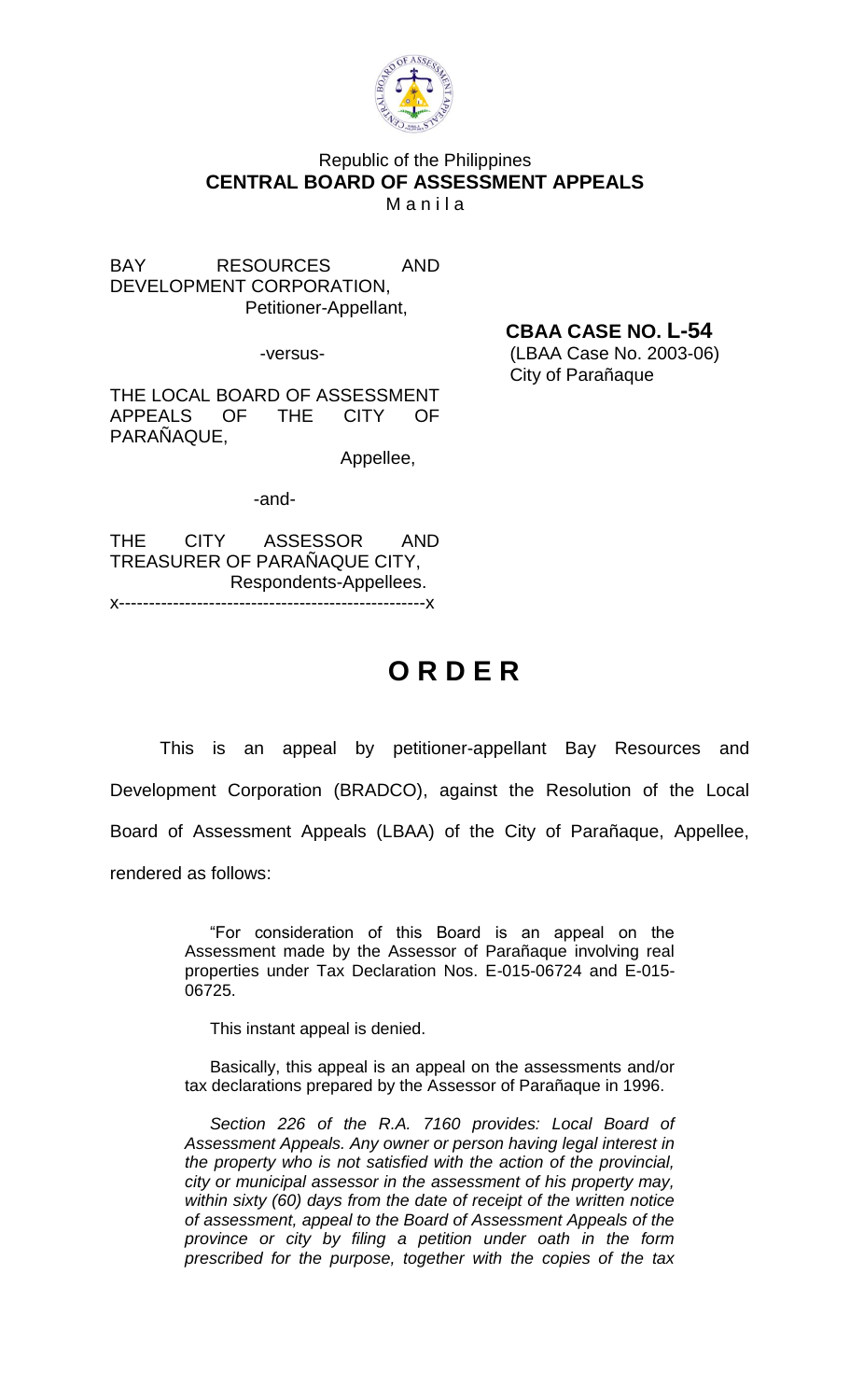*declarations and such affidavits or documents submitted in support of the appeal.*

The appellant appears to have made no such an appeal within the sixty (60) day period as provided by the abovequoted provision of R.A. 7160.

Wherefore, this appeal is hereby denied."

Petitioner-Appellant assigned the following errors:

"I

THE LOCAL BOARD OF ASSESSMENT APPEALS ERRED IN DISMISSING THE APPEAL BASED SOLELY ON **TECHNICALITIES** 

 $\mathbf{\underline{\mathsf{II}}}$ 

THE LOCAL BOARD OF ASSESSMENT APPEALS ERRED IN NOT ALLOWING THE SET-OFF OF THE AMOUNT DUE FOR THE 1<sup>ST</sup> AND 2<sup>ND</sup> QUARTERS OF THE YEAR 2003 WITH THE REMAINING AMOUNT OF PENDING REFUND CLAIMS FOR OVERPAID REALTY TAXES"

A jurisdictional issue, prescription is bound to be resolved first in deference to any other issue. At the Hearing held on January 26, 2005, the parties maintained that a Memorandum is more compliant to that effect, so that both petitioner-appellant and respondents-appellees manifested that they will simultaneously submit their respective Memoranda within thirty (30) days therefrom: This was complied with accordingly.

Petitioner-Appellant's contention is as follows:

"Petitioner-Appellant respectfully submits that respondentappellee's reliance on the provisions of Section 226 is totally misplaced. As aptly worded, Section 226 refers to the action of the provincial, city or municipal assessor. The said provision does not apply to protest on tax delinquency notices from the city treasurer.

Petitioner-appellant's contentions finds basis on the provisions of the Implementing Rules and Regulations of the Local Government Code of 1991 which provide that in the event the protest of the taxpayer is denied by the city treasurer or in case the City Treasurer failed to act on the protest within sixty days from receipt, the taxpayer may avail of the remedies provided in Article 317 (not 318) and 321 of the Implementing Rules.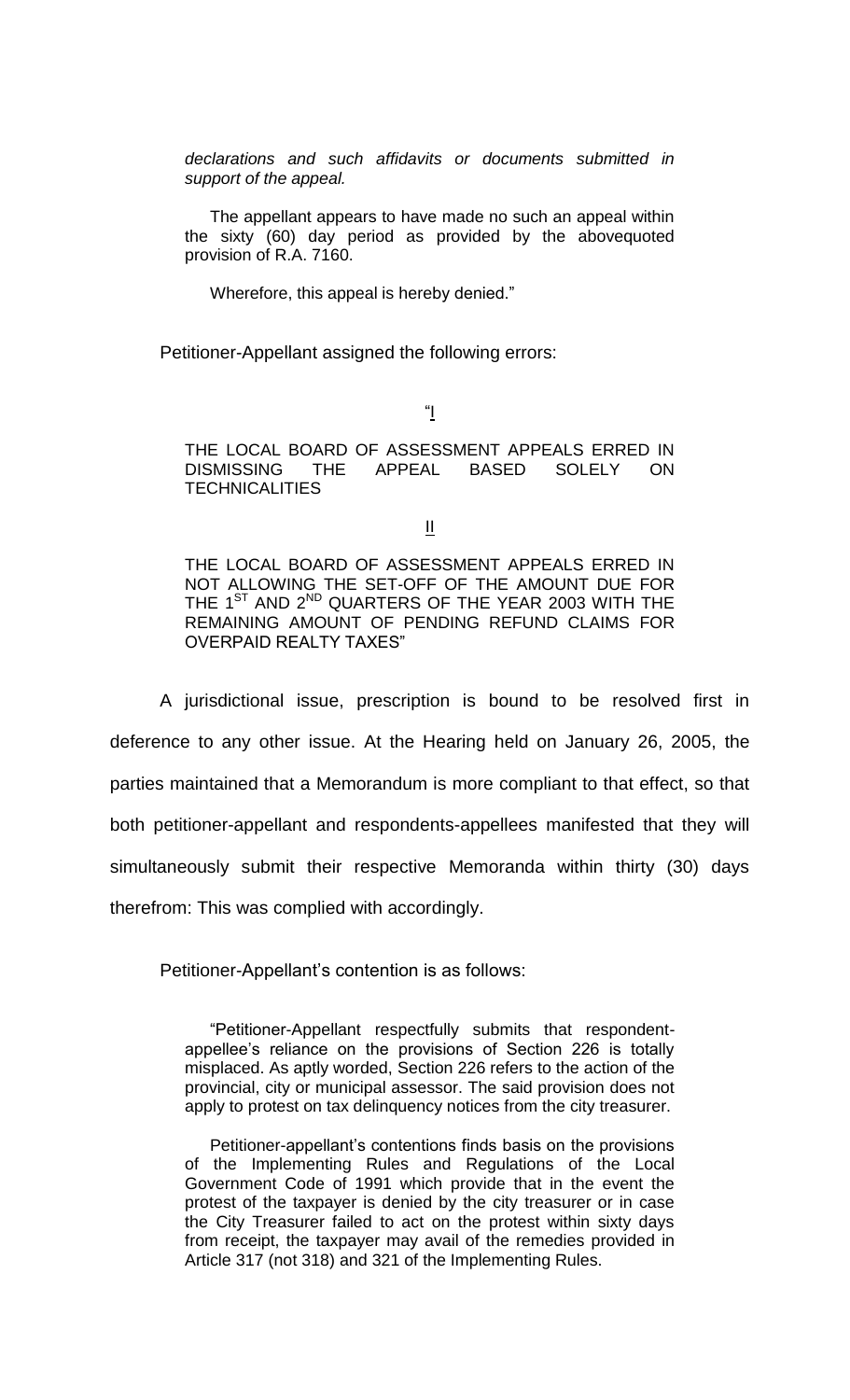Article 317 of the Implementing Rules grants a taxpayer a period of sixty days within which to elevate its grievance to the Local Board of Assessment Appeals. Thus, considering that respondent-appellee City Treasurer's denial of the protest dated 9 September 2003 was received by petitioner-appellant on 17 September 2003, petitioner-appellant, therefore, has sixty-days from 17 September 2003 or until November 16, 2003 within which to appeal to respondent Local Board of Assessment Appeals following the mandate of Article 317 of the Implementing Rules.

It must be emphasized that petitioner's appeal to the respondent-appellee Local Board of Assessment Appeals arose from the denial of petitioner-appellant's protest by respondentappellee City Treasurer and not by the City Assessor. Clearly, therefore, the provisions of the Implementing Rules on decisions of the City Treasurer applies and not Section 226 as the latter pertains to the action of the provincial, city or municipal assessor."

Apropos, the Resolution of Appellee Local Board is bereft of any finding

of fact and rendered what is generally known as a "sin perjuicio" decision, which

is a mere pronouncement of its judgment without stating any of the facts in

support of its conclusion.

In Director of Lands vs. Sanz (45, Phil. 121) the Supreme Court said:

"A reading of the 'sin perjuicio' decision shows that it was nothing more or less than the conclusion of the lower court with reference to the rights of the parties. It did not contain a statement of the facts which were essential to a clear understanding of the issues presented by the respective parties as to the facts involved. Had the appeal come to this court it would, undoubtedly, in view of what it has done heretofore, have returned the record to the lower court, requiring it to comply with the mandatory provisions of said section 133<sup>1</sup>. (Braga vs. Millora, 3 Phil. 458)" Forthrightly, the Decision on Braga vs. Millora, 3 Phil. 465 reads:

"Therefore, inasmuch as the trial court has failed to make a finding of the ultimate facts upon which he drew his conclusions in this case, and inasmuch as the facts admitted by the pleadings are contrary to the said conclusions, this cause is hereby remanded to the Court of First Instance of the Province of Zambales, and a new trial is hereby ordered."

 $\overline{a}$ <sup>1</sup> Sec. 133, Art. No. 190, now Sec. 1 rule 36 of the Revised Rules of Court in the Philippines. Sec. 1, rule 36 of the Revised Rules of Court in the Philippine reads:

<sup>&</sup>quot;SECTION 1. *Rendition of judgments and final orders*. – A judgment or final order determining the merits of the case shall be in writing personally and directly prepared by the judge, stating clearly and distinctly the facts and the law on which it is based, signed by him, and filed with the clerk of the court.'